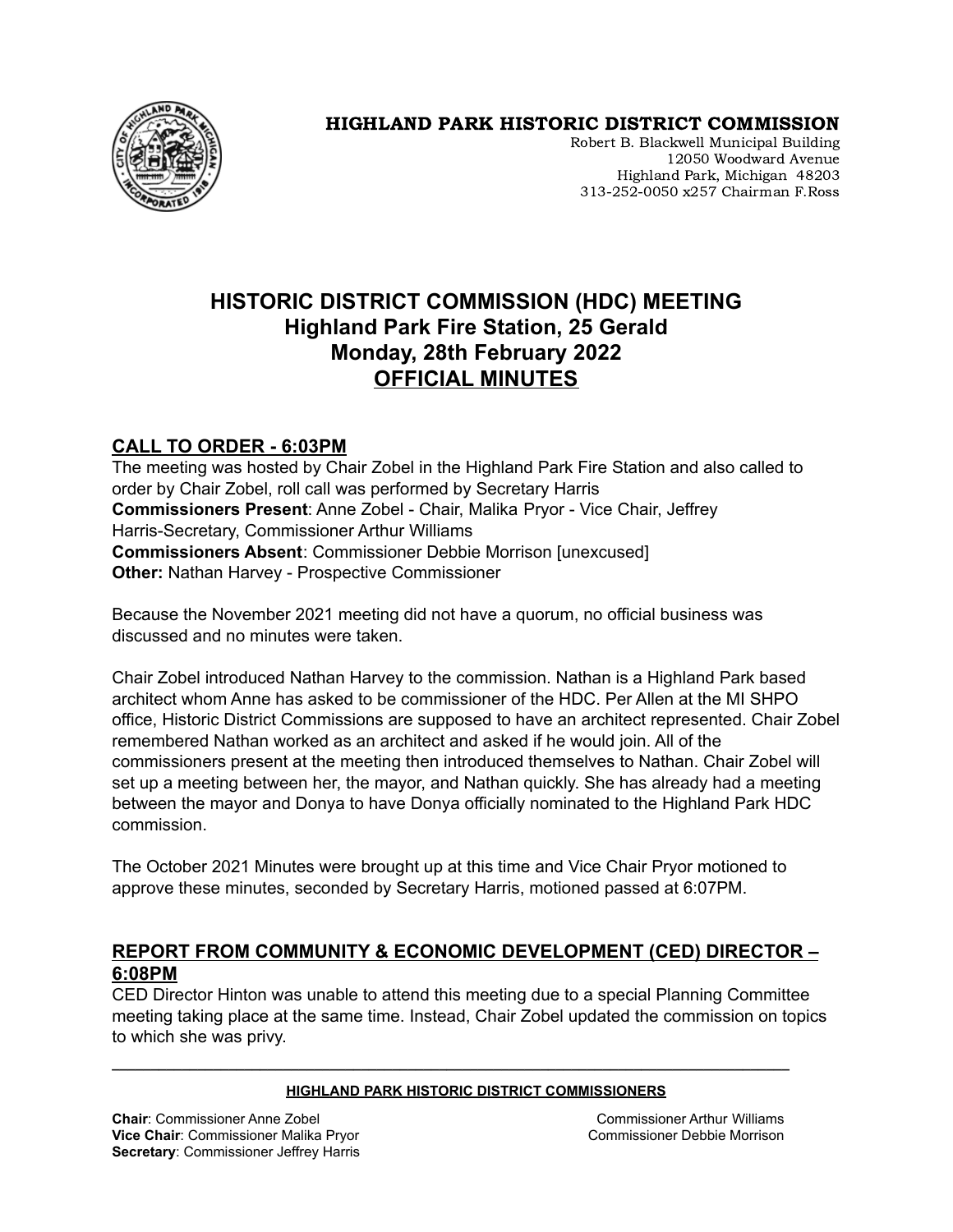Chair Zobel has been in touch with Jim Breughman (chair of WA3) regarding the purchaser of the Ford Administration Building. Initially, Jim was unwilling to divulge who the purchaser was, but he decided recently to let Chair Zobel know that the property was being purchased by a significant Detroit based property developer. The son, and presumably primary contact of this developer is Carlo Liburdi. The company owns many older properties in Detroit, and they are aware that the Ford Administration Building is in a Historic District. They are also aware of the benefits of and how to use the historic preservation tax credit.

Chair Zobel noted that she has joined the Joe Louis Greenway discussions. The folks heading this discussion mentioned that the Ford Administration Building is next to the Greenway and they are looking forward to that building being fixed up. They also mentioned that there are additional properties in the Ford Campus that could be fixed up as well, although no addresses were given. There is also no new information about the concrete crushing company behind the Ford Administration Building, which would likely be one of the sites next to the Greenway as well.

The MacGregor Library Committee has applied for a Kresge "KIP-D" grant (these are typically between \$10,000-15,000). The focus of this grant, both from the perspective of the Committee and the Kresge program, is to assist with public engagement and community efforts. If the committee receives the grant, this will be the first time Highland Park has ever received this particular type of grant. The committee's work here will be the 3rd time there has been a major push to save the MacGregor Library. One of the primary initial issues with saving the MacGregor Library is there is a clause in the deed that requires the property to remain a library, there is other verbiage within the deed which spell out additional requirements of the property. In the most recent previous attempt to save the Library, Anne mentioned that a legal scholar read the entire deed and he stated that he did not believe the verbiage in the deed is as restrictive as previous committees have believed. Either way, the family of the original MacGregor will need to buy into whatever plans the city has for the MacGregor Library.

### **MICHIGAN STATE PRESERVATION OFFICE (SHPO) - CERTIFIED LOCAL GOVERNMENT PROGRAM (CLG) – 6:41PM**

Chair Zobel began by providing some history for Nathan on the topic of the MI SHPO Office and their Certified Local Government Program. The HP HDC applied to be part of the CLG Program in the middle of last year (2021). During the paperwork and due diligence required to apply and be accepted into the CLG Program, Allen with MI SHPO and Chair Zobel realized that the City Council of Highland Park had not completed the final step of legitimizing the Historic District. Since this realization, Chair Zobel has presented what the HDC is and what the HDC is doing to the City Council (January 2022). Two readings of the ordinance for the Highland Park Historic District Commission were read aloud and the ordinance was approved. The HDC is not just waiting for the approved ordinance to be recorded.

She also explained that while Allen said that the HDC should have at least two commissioners involved in historic preservation - the commission should be fine with Vice Chair Pryor alone. Malika is part of the Detroit Historical Society.

Chair Zobel then asks the commission to review the "Goals Sheet" the commission created at the behest of MI SHPO. Commissioner Williams believes that the third goal of the commission for 2022 could be started early and easily. This goal involves the documentation of Living History events from 1950 to present as told by Highland Parkers. Vice Chair Pryor should be able to provide people and resources to facilitate oral history training, and the recording of the